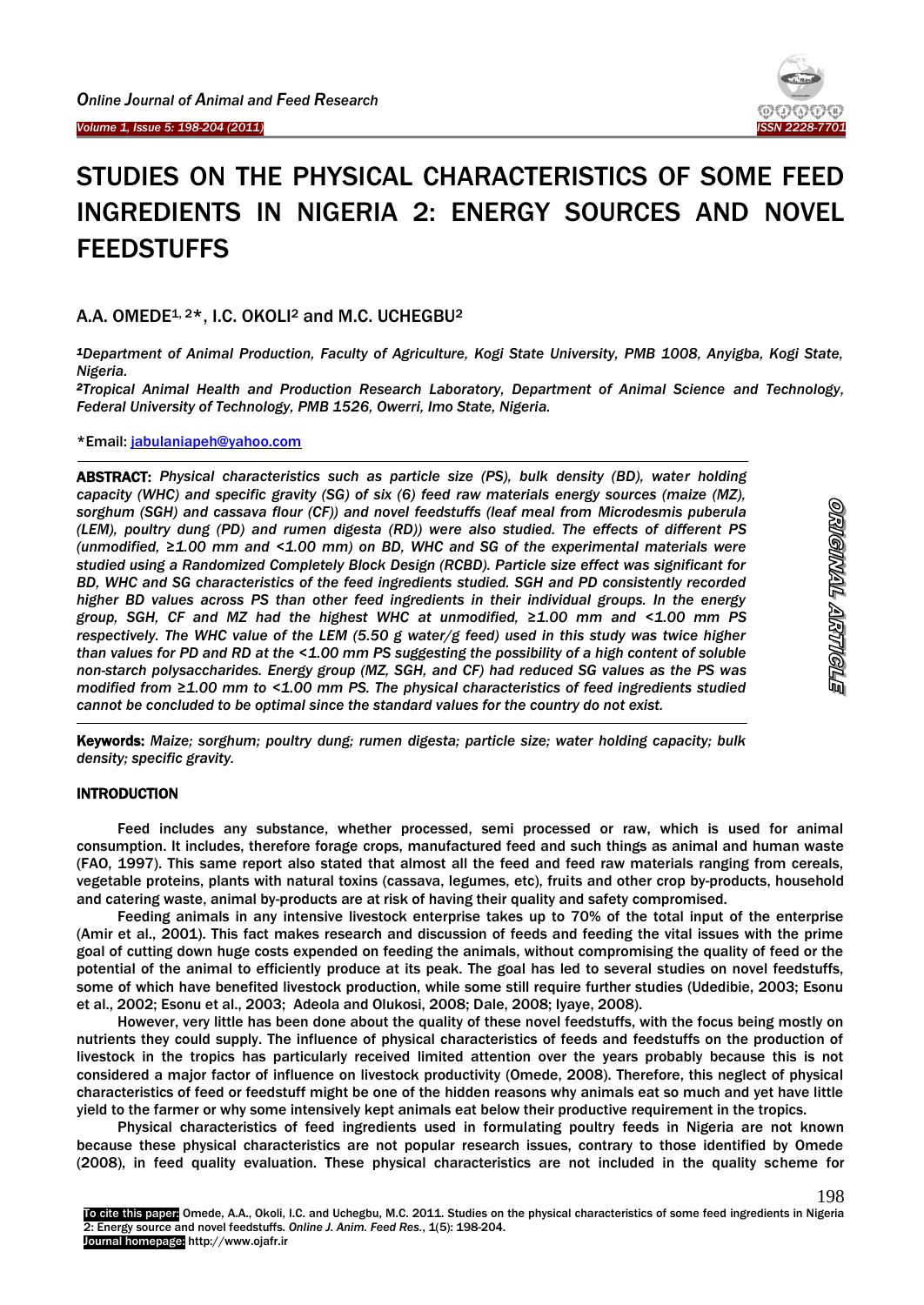nutritional requirements for poultry by the Standards Organization of Nigeria (Standards Organisation of Nigeria, 2003). Their effects are therefore not known, especially in the use of numerous alternative feedstuffs currently promoted by nutritionists in the country. Lack of such information has led to difficulty in predicting the actual optimal inclusion levels of these alternative feedstuffs in poultry rations. Furthermore, the probable effects of the endogenous physical characteristics of alternative feedstuffs may have been erroneously attributed to the effects of anti-nutritional substances in the feed ingredients. Again, the effects of alterations and processing on these physical characteristics, which are known to influence them have not received research attention especially in locally promoted alternative feedstuffs (Baker and Herrman, 2002; Esonu et al., 2002; Esonu et al., 2003; Udedibie, 2003; Esonu et al., 2004; Amerah et al., 2007).

Similarly, information on the important physical characteristics of feed ingredients utilized in Nigeria livestock industry needed for the development of legal schemes and feed quality regulation framework for the country are lacking. Thus, the impact of poor quality feed ingredients on the poultry industry and information needed for proper intervention and amelioration of the problem are lacking. Therefore, the regulatory agencies are ill equipped to properly enforce standards.

The objective of this study therefore was to determine the physical characteristics (particle size, bulk density, water holding capacity and specific gravity) of some energy sources and novel feedstuffs utilized in Nigeria and the effect of different particle sizes on the other physical characteristics.

# MATERIALS AND METHODS

#### Experimental site

This research was conducted at the Animal Science Laboratory of the Department of Animal Science and Technology, Federal University of Technology, Owerri, Imo State, Nigeria between September, 2008 and February, 2009.

#### Experimental materials

Maize (MZ), sorghum (SGM), and cassava flour (CF) grouped as energy sources and leaf meal (*Microdesmis puberula*) (LEM), rumen digesta (RD) and poultry dung (PD), grouped as novel feedstuffs used in feed formulation Owerri were subjected to various physical characteristics measurements to determine their Particle sizes (PS), Bulk density (BD), Water-holding capacity (WHC) and Specific gravity (SG).

#### Sample selection and collection

A formal diagnostic survey of feedstuffs used in feed formulation in Owerri was conducted and this led to the selection of the four most utilized protein sources and industrial by-products poultry feed ingredients in Owerri. At the point of collection, about one (5) kilogram of each type of feed ingredient was collected. This was put in cellophane bags, which were appropriately labeled accordingly and later grouped according to feed types as shown in Table 1. Only feedstuffs that had not stayed beyond a week in the store were sampled and collected. Rumen digesta and poultry dung were collected fresh from the abattoir and poultry houses respectively before further processing.

| Table 1 - Feedstuffs groups and the various feed ingredients used in the experiment |                                            |         |               |  |  |  |
|-------------------------------------------------------------------------------------|--------------------------------------------|---------|---------------|--|--|--|
| <b>Feed ingredient groups</b>                                                       | <b>Feed ingredients</b>                    |         |               |  |  |  |
| <b>Energy sources</b>                                                               | <b>Maize</b>                               | Sorghum | Cassava flour |  |  |  |
| <b>Novel feedstuffs</b>                                                             | Leaf Meal<br>Poultry dung<br>Rumen digesta |         |               |  |  |  |

#### Particle size (PS) measurement

Three particle sizes were determined using sieve analysis (ASAE, 1983; Jillavenkatesa et al., 2001). The first was an unmodified sample of the experimental materials. The sample were then subjected to the laboratory analyses obtain the desired different particle sizes. One kg weight of each experimental sample was measured out, passed through a 1.00 mm mesh sieve to determine coarse and fine particles. Pelleted feeds were crumbled it with a laboratory mortar for 5 minutes before sieving.

The samples under the sieve (<1.00 mm particles) were classified as fine, while the particles left in the sieve (≥1.00 mm particles) were classified as course, while the original sample was classified as unmodified. These modified samples sizes were further subjected to bulk density, water-holding capacity and specific gravity measurements in four replications as done to the unmodified samples in order to study the effects of particle size on these parameters.

#### Bulk density (BD) measurement

The method described by Makinde and Sonaiya (2007), was adopted. To obtain the BD of the experimental materials, a Pyrex glass funnel of known volume (165 cm<sup>3</sup>, 75 mm internal diameter) was first weighed with a weighing balance (Silvano, Model BS-2508). The test sample material was then poured into the funnel and leveled

199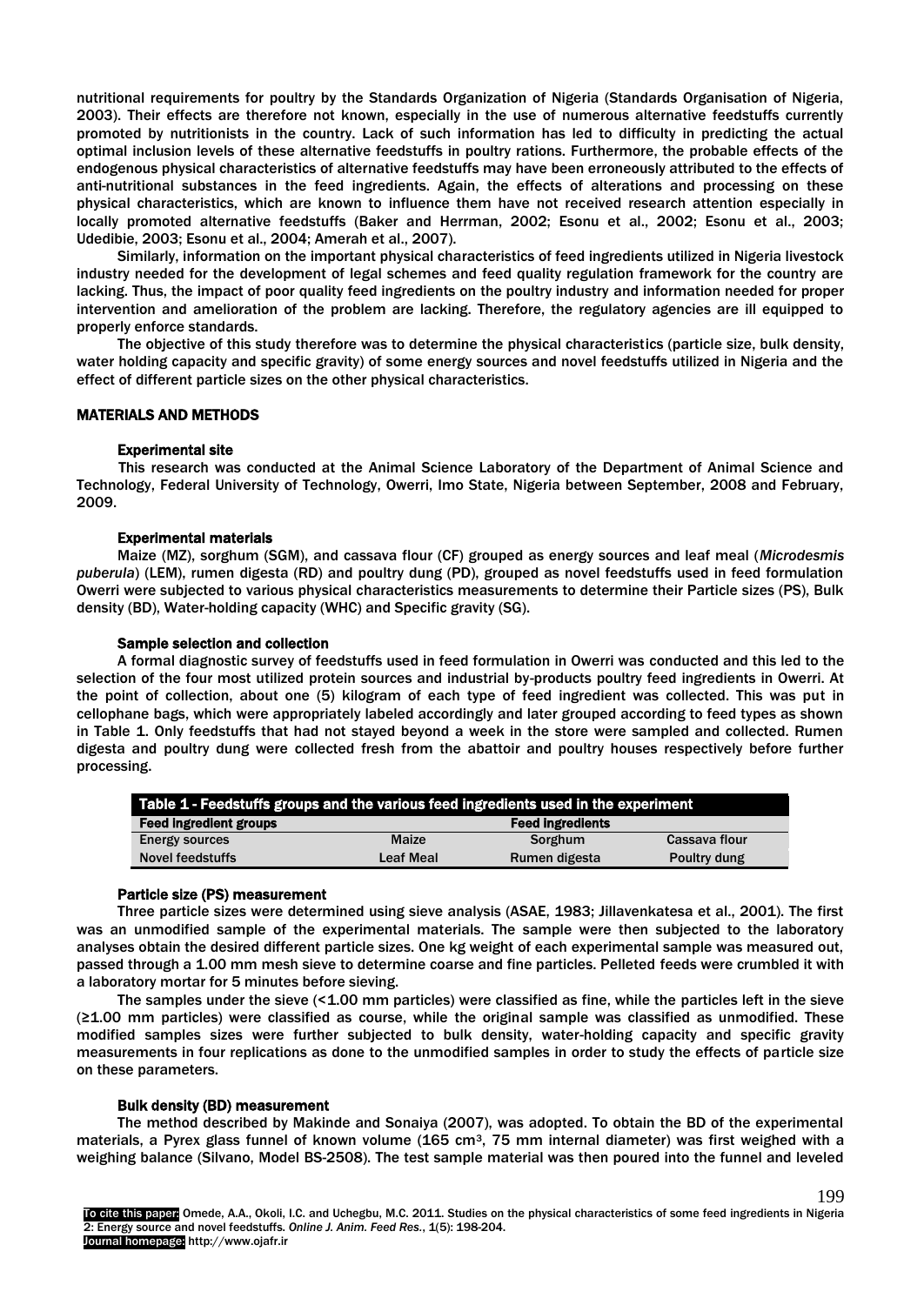off to the brim without pressing. The funnel and its content were weighed again and the initial weight of funnel subtracted from the final weight to obtain the weight of the test material.

The weight of the test material was then divided by the known volume of the funnel. For example, the bulk density of a dry feed sample weighing 50 grams in a 165-cm<sup>3</sup> funnel will be: 50 grams/ 165 cm<sup>3</sup> = 0.3030 g/cm<sup>3</sup> (Makinde and Sonaiya, 2007). This step was replicated four times for each experimental material, both as unmodified and modified samples  $($  < 1.00 mm and ≥1.00 mm particles).

#### Water holding capacity (WHC) measurement

The filtration method described by Makinde and Sonaiya (2007), was adopted with slight modification. A Pyrex glass funnel of known volume (165 cm3, 75mm internal diameter) lined inside with filter paper (Whatman No. 1, 11 mm diameter) was weighed (Silvano, Model BS-2508). A sample of the test sample material was poured into the funnel and leveled off to the brim without pressing. Another filter paper was placed on the top of the test material. The funnel and its content were weighed again and the difference between both weights determined to obtain the dry weight of the test sample material. The funnel and its content were set-up below a burette filled with water.

Water dropping from the burette (about 70 drops per minute) was allowed through this known volume of test sample material in the Pyrex funnel and at the first drop of water from the funnel, the burette was stopped and the wet sample weighed. The volume of water absorbed by the test sample material was read-off from the burette. The initial weight of the funnel and its content was subtracted from the final weight (weight of the wet set-up) to obtain the weight of water absorbed by the test sample material. The weight of water held by the sample material to the weight of the dry feed was given as the water holding capacity of the sample in g water/g dry feed. It is assumed in all cases that the initial percentage water content of the dry feed raw materials tested ranged between 12 and 14% (Omede, 2004). This step was repeated four times for each sample/experimental material, both as unmodified and modified samples (< $1.00$  and  $\geq 1.00$  mm particles).

### Specific gravity (SG) measurement

Specific gravity of a substance is a comparison of the density of that substance relative to a standard value (density of water). The procedure used in determining BD will be repeated to determine BD of test sample material of one kg. This BD value will be used to determine SG of the test sample material. SG is determined as a ratio of the bulk density of known mass of the experimental sample to the density of water for both the unmodified and modified samples (<1.00 and ≥1.00 mm particles). For example, if the BD of a given test sample material is given as 0.5 g/cm3, the SG of that given test sample material will be given thus:

BD of test sample material/the Density of water  $(1.0 \text{ g/cm}^3)$ 

 $= 0.5$  g/cm<sup>3</sup>/1.0 g/cm<sup>3</sup>  $= 0.5$ 

# Statistical analyses of data

 Data generated on PS, BD, WHC and SG of feed raw materials were subjected to analysis of variance (ANOVA) and where significant differences were established among means, they were separated using SAS statistical software (SAS, 1999).

#### RESULT AND DISCUSSION

The physical characteristics of energy sources and novel feedstuffs frequently used as feed ingredients in Nigeria in monogastric animal feed manufacturing/compounding were studied. The overall bulk density (BD), water holding capacity (WHC) and specific gravity (SG) of these ingredients ranges from 0.02-0.41 (g/cm<sup>3</sup>), 0.35-0.89 (g water/g feed) and 0.02-0.41 respectively. From the results obtained in this study, different feed raw materials even within the same group had different physical characteristics. Implication of this is that level of inclusion of each feed raw material in final feed formulation will be influenced by these variations in physical characteristics and would influence the ceiling of inclusion.

The only known study closely related to this area in Nigeria was done by Makinde and Sonaiya (2007), who studied water, blood and rumen fluid absorbencies of some fibrous feedstuffs. Specifically, the physical characteristics of all groups of feed raw materials used in Nigeria are not known. There is currently no standard in this aspect as a vital issue for feed manufacturers (Standards Organisation of Nigeria, 2003). It is known that the performance of any compounded feed is a summary of the individual contributions from the different raw materials used in producing such feed. This makes it a matter of urgency to consider the quality of feed raw materials not only in terms of their nutritional potential but also of their physical characteristics and quality in the formulation of commercial feeds. De Lange (2000), having studied an overview of the determinants of the nutritional values of feed ingredients made mention of the highlighted the effect of certain physical characteristics of feed ingredients.

In the energy sources group (Table 2), Sorghum, though had the highest BD, was similar (P>0.05) to CF in BD and SG, while MZ had the lowest BD and SG. MZ and SGM had similar (P>0.05) WHC values which were significantly higher (P<0.05) than that of CF. SGM having the highest WHC suggests that it may likely contain higher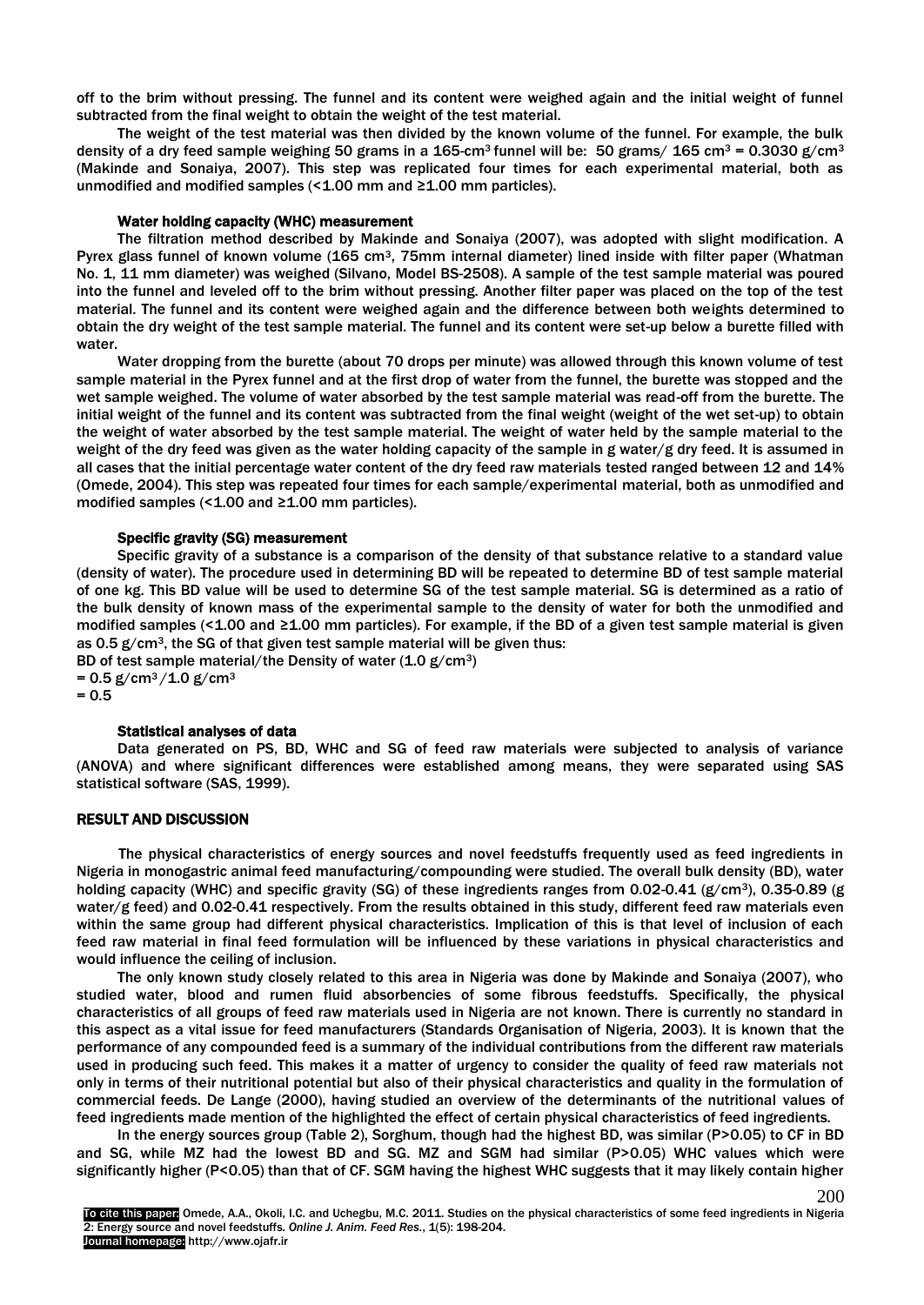value/quantity of water soluble NSPs than others. MZ having a lower BD than SGM is as expected since it has a higher fibre content than SGM (Aduku, 1993).

| Table 2 - The BD, WHC and SG of energy sources used in this experiment                                                                                                                                                            |                       |                        |                   |  |
|-----------------------------------------------------------------------------------------------------------------------------------------------------------------------------------------------------------------------------------|-----------------------|------------------------|-------------------|--|
| <b>Feed raw materials</b>                                                                                                                                                                                                         | BD(g/m <sup>3</sup> ) | WHC $(g$ water/g feed) | SG                |  |
| <b>MZ</b>                                                                                                                                                                                                                         | 0.33 <sup>b</sup>     | 0.78a                  | 0.33 <sup>b</sup> |  |
| <b>SGM</b>                                                                                                                                                                                                                        | 0.41a                 | 0.89a                  | 0.41a             |  |
| <b>CF</b>                                                                                                                                                                                                                         | 0.34a                 | 0.62 <sup>b</sup>      | 0.34a             |  |
| <b>SEM</b>                                                                                                                                                                                                                        | 0.0251                | 0.0783                 | 0.0251            |  |
| $MZ$ = maize, SGM = sorghum; CF = cassava flour (sun dried); BD = bulk density; WHC = water holding capacity; SG =<br>specific gravity; ab means within a column with different superscript are significantly (P<0.05) different. |                       |                        |                   |  |

In the Novel feedstuffs (Table 3), LEM was significantly (P<0.05) lower than RD and PD in BD and SG. In their WHC, RD recorded the highest value but was similar (P>0.05) to LEM. LEM seems to have more fibrous matter than the rest of the feed, while PD would have had a very low fibrous content for it to record the highest BD. The poultry dung is a waste product from digestion in poultry and the digestion process must have broken down the fiber in the original feed. RD recorded the highest WHC value. The microbes in the rumen of the animal (cattle) from which RD was obtained may have helped to break down RD the more, having exposed its surfaces for more water absorption. These novel feedstuffs need further study in the area of their physical quality and characteristics since as at now interest is more in researches focusing on their nutritive and replacement values for conventional raw materials of feeds.

| Table 3 - The BD, WHC and SG of some Novel feedstuffs used in this experiment                                                                                                                                                                                            |                       |                        |                   |  |  |
|--------------------------------------------------------------------------------------------------------------------------------------------------------------------------------------------------------------------------------------------------------------------------|-----------------------|------------------------|-------------------|--|--|
| <b>Feed raw materials</b>                                                                                                                                                                                                                                                | BD(g/m <sup>3</sup> ) | WHC $(g$ water/g feed) | SG                |  |  |
| <b>LEM</b>                                                                                                                                                                                                                                                               | 0.02 <sup>b</sup>     | 0.60 <sub>ab</sub>     | 0.02 <sup>b</sup> |  |  |
| <b>RD</b>                                                                                                                                                                                                                                                                | 0.09a                 | 0.67a                  | 0.09a             |  |  |
| <b>PD</b>                                                                                                                                                                                                                                                                | 0.30a                 | 0.35 <sup>b</sup>      | 0.30a             |  |  |
| <b>SEM</b>                                                                                                                                                                                                                                                               | 0.0841                | 0.0982                 | 0.0841            |  |  |
| LEM = leaf meal (Microdesmis puberula); RD = rumen digesta; PD = poultry dung; BD = bulk density; WHC = water<br>holding capacity; $SG =$ specific gravity; <sup>ab</sup> means within a column with different superscript are significantly ( $P < 0.05$ )<br>different |                       |                        |                   |  |  |

#### Particle size (PS) effects on the physical characteristics (BD, WHC and SG) of some cereals and tubers used as feed raw materials.

In Table 4, it was observed that all members of the cereals and tuber group of feed raw materials had significantly different (P<0.05) and higher BD between their unmodified PS and in modified particle sizes with the exception of SGM at the ≥1.00mm PS where there was similar (P>0.05) value with other particle sizes. The BD of these feed raw materials were relatively moderate and uniform when compared with other feed raw materials groups indicating uniform particle size in the original unmodified sample.

| Table 4 - Particle size effects on BD of some cereals and tubers used as feed raw materials                                                                                             |                                                    |                   |                   |            |  |
|-----------------------------------------------------------------------------------------------------------------------------------------------------------------------------------------|----------------------------------------------------|-------------------|-------------------|------------|--|
| <b>Feed raw materials</b>                                                                                                                                                               | BD (g/m <sup>3</sup> ) at different particle sizes |                   |                   |            |  |
|                                                                                                                                                                                         | <b>Unmodified PS</b>                               | $21.00$ mm PS     | >1.00mm PS        | <b>SEM</b> |  |
| <b>MZ</b>                                                                                                                                                                               | 0.33a                                              | 0.30 <sup>b</sup> | 0.30 <sup>b</sup> | 0.0100     |  |
| <b>SGM</b>                                                                                                                                                                              | 0.41a                                              | 0.36ab            | 0.32 <sup>b</sup> | 0.0260     |  |
| <b>CF</b>                                                                                                                                                                               | 0.34a                                              | 0.30 <sup>b</sup> | 0.30 <sup>b</sup> | 0.0133     |  |
| $MZ$ = maize; SGM = sorghum; CF = cassava flour (sun dried); BD = bulk density; <sup>ab</sup> means within a column with<br>different superscript are significantly (P<0.05) different. |                                                    |                   |                   |            |  |

According to a document by America's Pork Check off Program (2008), low bulk density of feed ingredients will decrease the bulk density of the final diet and that to increase bulk density; the ingredients are often sold in a pelleted form.

In their WHC (Table 5), while MZ and SGM had significant differences (P<0.05) between ≥ 1.00 mm PS and < 1.00mm PS, their values at the modified particle sizes were not significantly different from the WHC values at their unmodified PS. Hence, differences in WHC occurred with change in particle size. However, in CF, significant difference (P<0.05) was only observed in the WHC values between the unmodified PS and the ≥1.00 mm PS, while there was no significant difference (P>0.05) in its WHC when the particle size was reduced. Unexpectedly, the WHC value of MZ at ≥ 1.00 mm particle size was very low compared to what was obtained by Sundu et al. (2005), who reported 1.94 (g water/g feed) for corn, though the value for MZ was closer to this when the particle size reduced to <1.00 mm. Probably, there was more of the <1.00 mm PS in the unmodified PS of maize used in this study. Hence, using any of these in formulating commercial feed for any animal will be dependent on the knowledge of their individual particle size and the desired WHC or any other physical characteristics of interest to the feed manufacturer.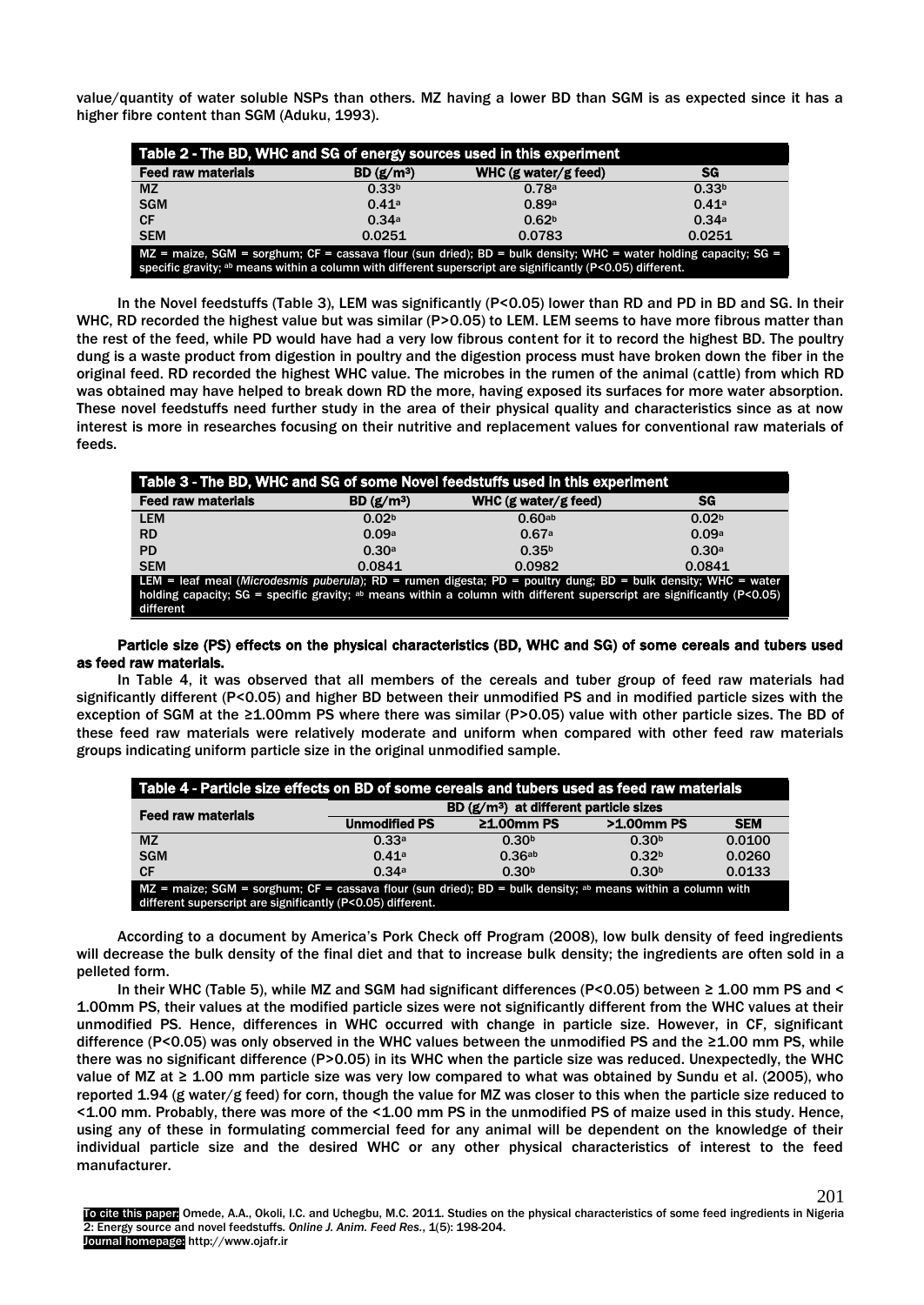| Table 5 - Particle size effects on WHC of some cereals and tubers used as feed raw materials                                                                                          |                      |                                                  |             |            |  |
|---------------------------------------------------------------------------------------------------------------------------------------------------------------------------------------|----------------------|--------------------------------------------------|-------------|------------|--|
| <b>Feed raw materials</b>                                                                                                                                                             |                      | WHC (g water/g feed) at different particle sizes |             |            |  |
|                                                                                                                                                                                       | <b>Unmodified PS</b> | $\geq 1.00$ mm PS                                | >1.00mm PS  | <b>SEM</b> |  |
| <b>MZ</b>                                                                                                                                                                             | 0.78ab               | 0.10 <sup>b</sup>                                | 1.20a       | 0.3204     |  |
| <b>SGM</b>                                                                                                                                                                            | 0.89ab               | 0.32 <sup>b</sup>                                | 0.98a       | 0.2066     |  |
| <b>CF</b>                                                                                                                                                                             | 0.62a                | 0.48 <sup>b</sup>                                | $0.50^{ab}$ | 0.0437     |  |
| MZ = maize; SGM = sorghum; CF = cassava flour (sun dried); BD = bulk density; <sup>ab</sup> means within a column with different<br>superscript are significantly (P<0.05) different. |                      |                                                  |             |            |  |

In Table 6, it was observed that all members of the cereals and tuber group of feed raw materials had significantly different (P<0.05) higher SG between their unmodified PS and modified particle sizes with the exception of SGM at the ≥1.00 mm PS where there was similar (P>0.05) values with other particle sizes.

| Table 6 - Particle size effects on SG of some cereals and tubers used as feed raw materials                                                                                           |                                |                   |                   |            |  |
|---------------------------------------------------------------------------------------------------------------------------------------------------------------------------------------|--------------------------------|-------------------|-------------------|------------|--|
| <b>Feed raw materials</b>                                                                                                                                                             | SG at different particle sizes |                   |                   |            |  |
|                                                                                                                                                                                       | <b>Unmodified PS</b>           | $\geq 1.00$ mm PS | >1.00mm PS        | <b>SEM</b> |  |
| <b>MZ</b>                                                                                                                                                                             | 0.33a                          | 0.30 <sup>b</sup> | 0.30 <sub>b</sub> | 0.0100     |  |
| <b>SGM</b>                                                                                                                                                                            | 0.41a                          | 0.36ab            | 0.32 <sup>b</sup> | 0.0260     |  |
| <b>CF</b>                                                                                                                                                                             | 0.34a                          | 0.30 <sup>b</sup> | 0.30 <sup>b</sup> | 0.0133     |  |
| MZ = maize; SGM = sorghum; CF = cassava flour (sun dried); BD = bulk density; <sup>ab</sup> means within a column with different<br>superscript are significantly (P 0.05) different. |                                |                   |                   |            |  |

## Particle size (PS) effects on the physical characteristics (BD, WHC and SG) of some novel feedstuffs.

All Novel feedstuffs had significantly higher (P<0.05) BD values in <1.00 mm PS than in  $\geq$  1.00 mm PS (Table 7). Furthermore, significant difference (P<0.05) in BD was noticed between unmodified PS and ≥1.00 mm PS in RD, while the BD value of PD at the unmodified PS was similar (P>0.05) to the values obtained in the two modified particle sizes. In the case of the novel feedstuffs, increase in BD was recorded with a reduction in particle size in almost all group members. LEM and RD had relatively low BD (0.02-0.09  $g/cm^3$ ) when compared with PD (0.26-0.36 g/cm3). For efficient application in feed formulation, LEM and RD may need to be utilized only in pelleted rations in order to override their natural low BD characteristics.

| Table 7 - Particle size effects on BD of some Novel feedstuffs                                                                                                                                 |                                         |                   |            |            |
|------------------------------------------------------------------------------------------------------------------------------------------------------------------------------------------------|-----------------------------------------|-------------------|------------|------------|
| <b>Feed raw materials</b>                                                                                                                                                                      | $BD (g/m3)$ at different particle sizes |                   |            |            |
|                                                                                                                                                                                                | <b>Unmodified PS</b>                    | $\geq 1.00$ mm PS | >1.00mm PS | <b>SEM</b> |
| <b>LEM</b>                                                                                                                                                                                     | 0.02 <sup>b</sup>                       | 0.02 <sup>b</sup> | 0.03a      | 0.0033     |
| <b>RD</b>                                                                                                                                                                                      | 0.09a                                   | 0.06 <sup>b</sup> | 0.09a      | 0.0100     |
| <b>PD</b>                                                                                                                                                                                      | 0.30ab                                  | 0.26 <sup>b</sup> | 0.36a      | 0.0290     |
| LEM = leaf meal (Microdesmis puberula); RD = rumen digesta; PD = poultry dung; BD = bulk density; ab means within a<br>column with different superscript are significantly (P<0.05) different. |                                         |                   |            |            |

In their WHC, as shown in Table 8, all novel feedstuffs recorded the highest and significantly different (P<0.05) WHC at their <1.00 mm PS, when compared to the values obtained in their unmodified PS and  $\geq 1.00$ mm PS except for LEM, where the WHC value at the ≥1.00mm PS was similar (P>0.05) to the values in the other two particle sizes. LEM at the <1.00 mm PS was more than twice higher in WHC than the rest of the members of the group. Grinding LEM and RD must have provided more surface area on them. This may have also destroyed the cell walls and the bond that can withstand water. Also, this is an indication of the degree of soluble NSP that may be contained in them. It would seem that the inclusion of fine particles of LEM in the finished feed may influence feed intake to a large extent since the material is capable of swelling 8 times its normal size in the presence of water, thus, affecting satiety.

| Table 8 - Particle size effects on WHC of some Novel feedstuffs                                                                                                                                |                                                  |                   |            |            |
|------------------------------------------------------------------------------------------------------------------------------------------------------------------------------------------------|--------------------------------------------------|-------------------|------------|------------|
| <b>Feed raw materials</b>                                                                                                                                                                      | WHC (g water/g feed) at different particle sizes |                   |            |            |
|                                                                                                                                                                                                | <b>Unmodified PS</b>                             | $21.00$ mm PS     | >1,00mm PS | <b>SEM</b> |
| <b>LEM</b>                                                                                                                                                                                     | 0.61 <sup>b</sup>                                | 0.75ab            | 5.50a      | 1.6071     |
| <b>RD</b>                                                                                                                                                                                      | 0.67 <sup>b</sup>                                | 1.13 <sup>b</sup> | 272a       | 0.4755     |
| <b>PD</b>                                                                                                                                                                                      | 0.35 <sup>b</sup>                                | 0.24 <sup>b</sup> | 0.67a      | 0.0290     |
| LEM = leaf meal (Microdesmis puberula); RD = rumen digesta; PD = poultry dung; BD = bulk density; ab means within a<br>column with different superscript are significantly (P<0.05) different. |                                                  |                   |            |            |

All novel feedstuffs had significantly higher (P<0.05) SG values in < 1.00 mm PS than in  $\geq$  1.00 mm PS (Table 9). Furthermore, significant difference (P<0.05) in SG was noticed between unmodified PS and ≥ 1.00 mm PS in RD, while the SG value of PD at the unmodified PS was similar (P>0.05) to the values obtained in two modified particle sizes. In the case of the novel feedstuffs, increase in SG was recorded with a reduction in particle size in almost all group members.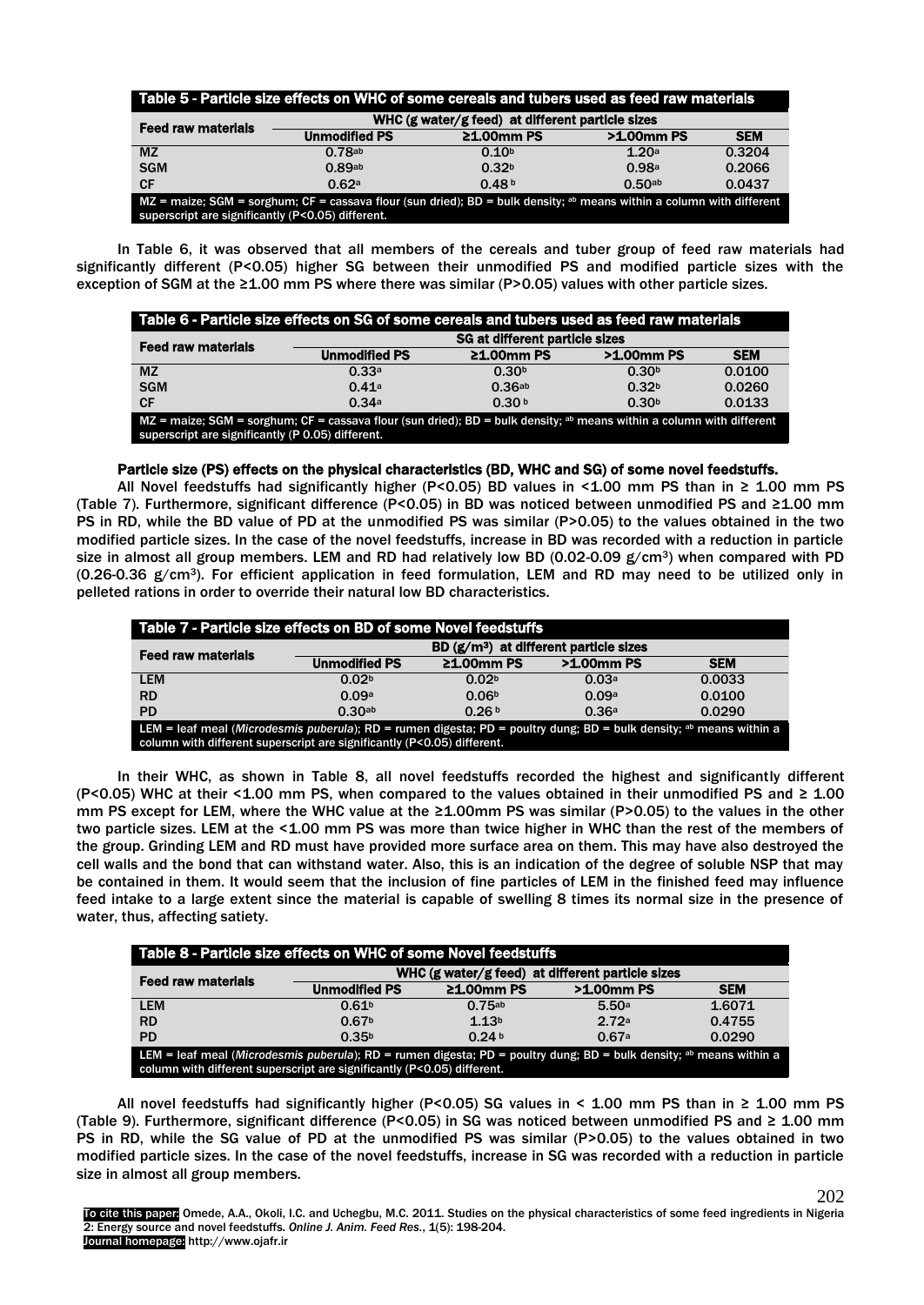| Table 9 - Particle size effects on SG of some Novel feedstuffs                                                                                                                                            |                                |                   |       |        |
|-----------------------------------------------------------------------------------------------------------------------------------------------------------------------------------------------------------|--------------------------------|-------------------|-------|--------|
| <b>Feed raw materials</b>                                                                                                                                                                                 | SG at different particle sizes |                   |       |        |
|                                                                                                                                                                                                           | >1.00mm PS                     | <b>SEM</b>        |       |        |
| <b>LEM</b>                                                                                                                                                                                                | 0.02 <sup>b</sup>              | 0.02 <sup>b</sup> | 0.03a | 0.0033 |
| <b>RD</b>                                                                                                                                                                                                 | 0.09a                          | 0.06 <sup>b</sup> | 0.09a | 0.0100 |
| <b>PD</b>                                                                                                                                                                                                 | 0.30ab                         | 0.26 <sup>b</sup> | 0.36a | 0.0290 |
| LEM = leaf meal (Microdesmis puberula); RD = rumen digesta; PD = poultry dung; BD = bulk density; <sup>ab</sup> means within a<br>column with different superscript are significantly (P<0.05) different. |                                |                   |       |        |

Because SG is a factor correlated directly to BD, in like manner, SGM (energy source), and PD (novel feedstuff) consistently recorded the highest SG values as was observed in their BD when compared to other feed raw materials in their individual groups almost at all particle sizes. Knowing the individual SG values of feed raw materials is very important because the SG of the final feed produced from varying feedstuffs will be determined by the SG values of its individual feed ingredients composition. The floatability of commercial feeds will be affected by the SG of the ingredients they are made of. However, the SG values obtained in this study were very low and may likely float within the GIT of monogastric animals if fed as single diet as none of the feed raw materials had SG value up to 1.2, which was the minimum feed particle SG suggested by Bhatti and Firkins, (1995) and Kaske et al. (1992).

# **CONCLUSION**

There are practically no standard evaluation methods for physical characteristics (particle size, bulk density, water holding capacity and specific gravity) of feed ingredients used in formulating poultry feeds by feed manufacturers in Nigeria. The Standards Organization of Nigeria does not have records of what should be optimal the quality standards for physical characteristics of feed manufactured in Nigeria.

As a result, the physical characteristics of feed ingredients in Nigeria are not known. The relationships existing between these physical characteristics and their influences on formulated feed as well as on poultry performance are not known. From this study, it can be established that there is a negative correlation between bulk density and water holding capacity of feed ingredients. An increase in bulk density in this experiment results to decrease in water holding capacity of feed ingredients studied.

Therefore, there is the need for provision of national feed regulatory program with measures based as much as possible in international standards set by appropriate organization for the animal production sector. There should be an integration of regulatory frame works across the stake holders and sectors (Standards Organization of Nigeria, National Food and Drugs Administration and Control, Veterinary Council of Nigeria and Nigeria Institute of Animal Science), e.g. having agricultural health laws and regulations and enforcement rather than having varied laws and organizations controlling animal and plant health issues in the country.

Feed quality assurance program in Nigeria should encompass the goals of quality assurance programme, ingredient quality covering all aspects listed by Okoli et al. (2009); Omede (2008), and Okoli et al. (2007a, b), production and processing methods of feeds, finished feed quality. The purchasing agents and end-users of manufactured feed ingredients must request for quality assessment reports from their manufactured or feed raw materials suppliers.

Further studies need to be done to validate or explain further the results obtained in this study and the claims made. There is also the need to conduct a feeding trial using feeds compounded with the feed ingredients studied herein with animals, considering their physical characteristics as obtained herein to ascertain the effects of these physical characteristics on animal performances and productivity level.

#### REFERENCES

Adeola O and Olukosi AO (2008). Opportunities and challenges in the use of alternative feedstuffs in poultry production. Nigeria Poultry Science Journal, 5(4): 147-155.

Aduku AO (1993). Tropical Feedstuff Analysis Table. Ahmadu Bello University, Zaria, Nigeria.

- Amerah AM, Ravindran V, Lentle RG and Thomas DG (2007). Influence of feed particle size and feed form on the performance, energy utilization, digestive tract development, and digesta parameters of broiler starters. Poultry Science, 86: 2615–2623.
- America's Pork Check off Program (2008). Alternative feed ingredients in swine diets II: Uses, advantages and disadvantages of common alternative feedstuffs. National Pork Board, Des Moines, IA, USA. Pp. 25. [www.pork/Alt\\_feed\\_2.pdf](http://www.pork/Alt_feed_2.pdf).
- Amir HN, Mojtaba Y and Gary DB (2001). How nutrition affects immune responses in poultry. World Poultry, 17: 6.